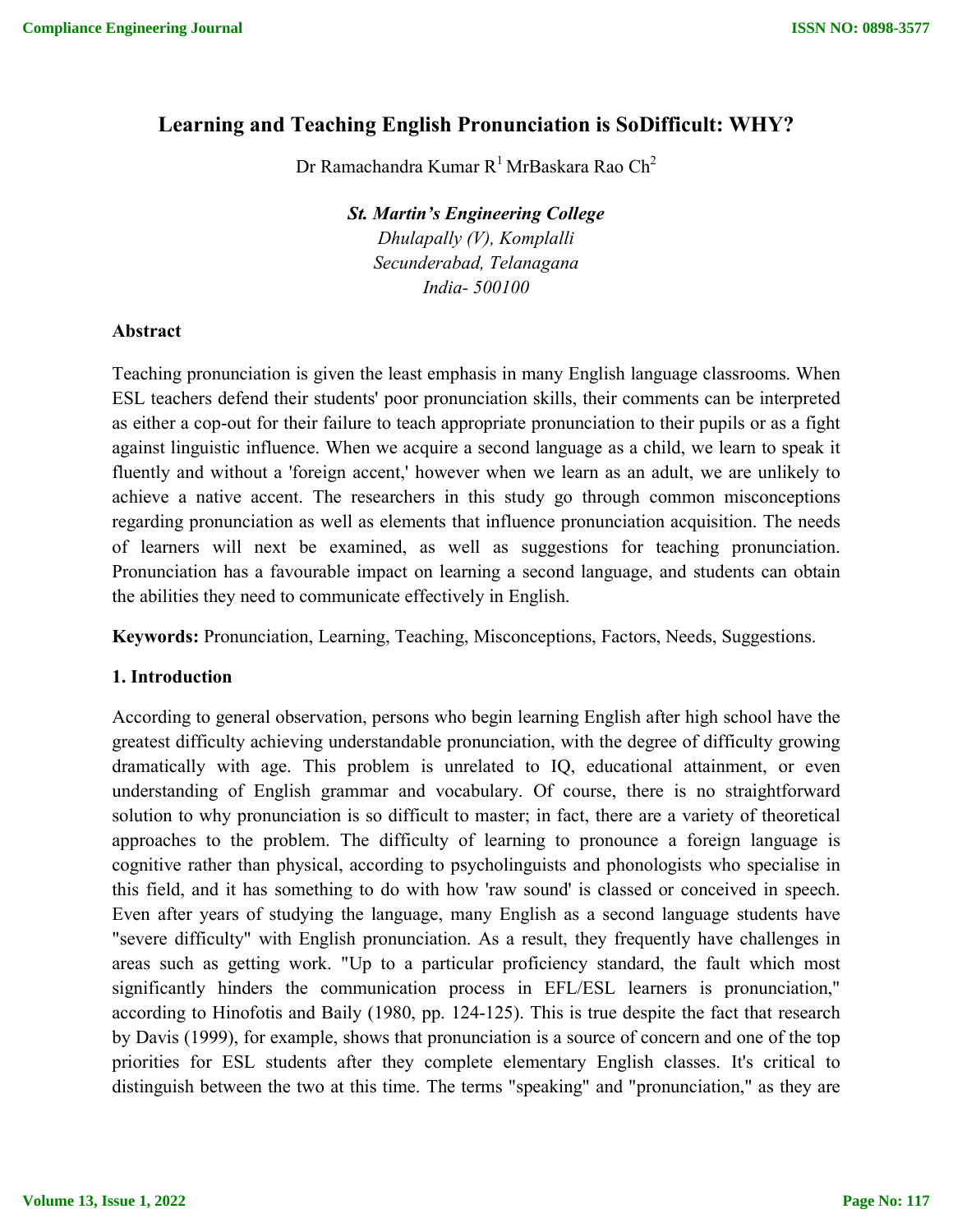commonly used interchangeably, are not interchangeable. Pronunciation is considered a sub-skill of communication. In general, if we want a student to modify the way they pronounce words, we must first change the way they think about the sounds that make up those words. This applies to larger aspects of speech, such as syllables, stress patterns, and rhythm, as well as individual sounds. Despite this, pronunciation instruction is generally overlooked in the English language classroom. The researchers in this study talk about some of the most prevalent problems that people have. Misconceptions concerning pronunciation influence pronunciation learning. Then they go over the learners' needs and make suggestions for teaching pronunciation.

#### **2. Misconceptions about English Pronunciation**

Pronunciation skills are thought to be linked to musical abilities. However, no link has been established between musical talent and pronunciation ability, although a substantial proportion of people have both natural abilities but not both at the same time. Second language pronunciation is a cognitive skill for which some people have a natural aptitude, interest, and drive than others, but which everyone can learn to a degree if given the right opportunities. The biggest issue that second language learners have when it comes to pronunciation is the necessity to shift a conceptual pattern that they learned in their original language and have internalised since childhood. It is not true that learners benefit most from being able to'see' speech, whether verbal or acoustic. Learners require assistance in categorising or conceiving sounds in an Englishappropriate manner. Simply seeing a speech-wave or a diagram of the articulation of a sound, no matter how 'animated' or realistic, will not help them replicate it unless they are also educated to grasp what characteristics of the sound are important and given suitable ways of thinking about the sound. In fact, most students - and even most teachers - will struggle to connect a speech wave or articulate graphic to the auditory quality of the sound. Sounds unlikely to assist an aspiring tennis player perfect her stroke, for the same reason that thorough physiology of essential shoulder movements is unlikely to help an aspiring tennis player perfect her stroke. In the case of a tennis player, teaching in how to think about the actions, such as 'consider hitting it beyond the baseline,' and 'keep your sight on the ball,' is beneficial (Baker, 1981). Because most people conceive of sounds in terms of their auditory quality rather than their articulation or acoustics, the key is to come up with ways to describe the auditory quality of sounds in a way that makes sense to the learner. There is a significant role for computers in assisting learners with pronunciation - but it is not the duty of showing speech-waves without instructions on how to read them. This isn't truebecauselearners have an accent as they 'translate' their native languages' sounds into English. For at least two decades, experts have questioned the notion of 'transfer' as the 'cause' of accents and the key to assisting learners with pronunciation. Though the 'transfer' concept has some merit, it is only helpful in its more developed form, which necessitates a thorough awareness of its limitations and repercussions. The naive notion that learners transmit sounds from their native language to the new language is more of a hindrance than an aid. It's regrettable that so many educators still believe in the simple concept of transfer (Gass et al., 1989; Bohn, 1995).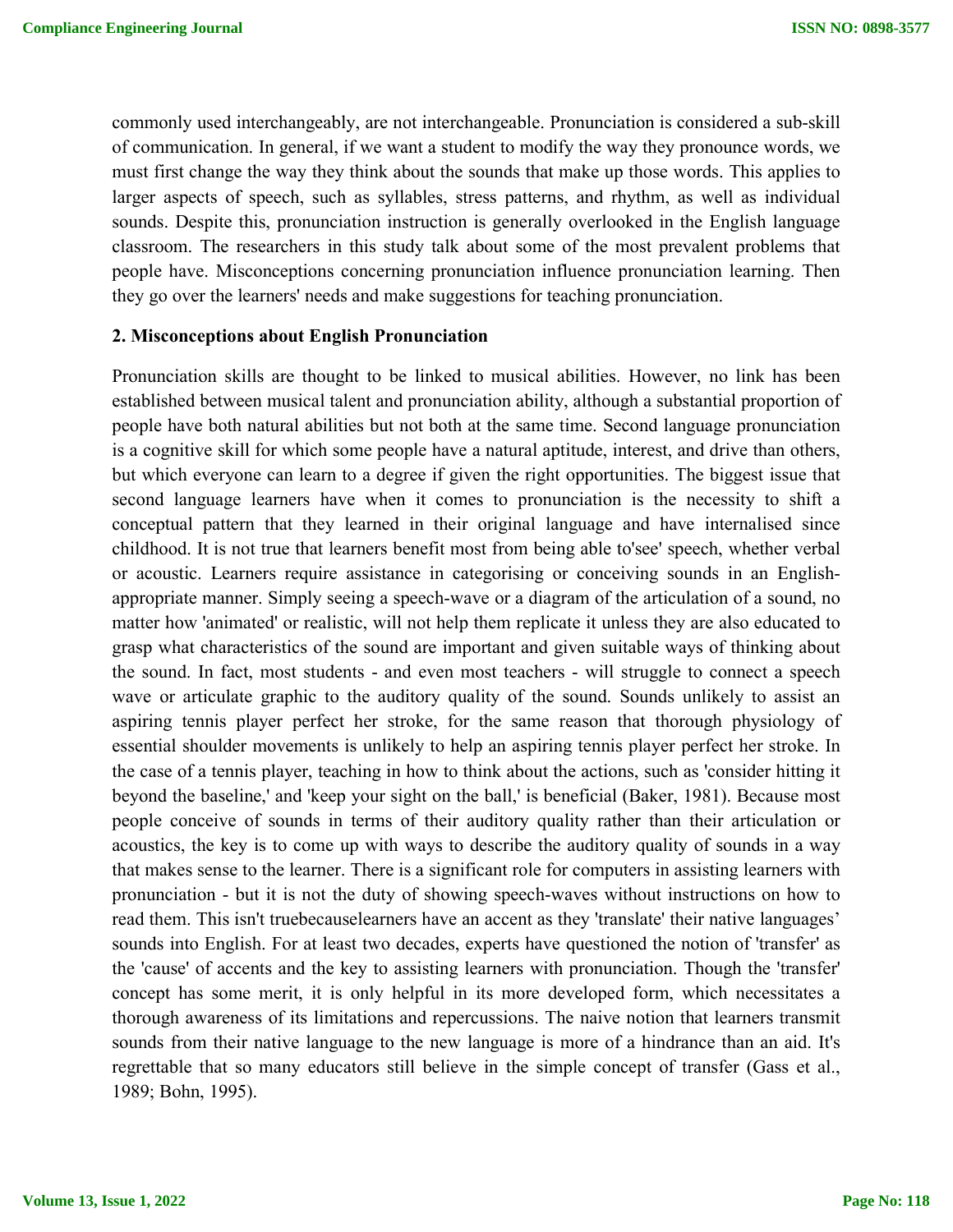Accent is not caused by the incapacity of speakers of other languages to reproduce the sounds of English. This isn't to argue that individual sounds, or more specifically combinations of sounds, in English aren't challenging for learners from various backgrounds to generate. To be sure, this problem is a minor feature of intelligibility, and it is far from the primary reason of the accent. To begin with, individual sounds do not contribute significantly to intelligibility.After all, many native speakers and fluent non-native speakers (NNSs) are fluent in more than one language. Individual sounds are pronounced differently than the norm, with no intelligibility issues. A student who uses good emphasis and intonation but mispronounces 'th,' for example, is very easy to understand. Second, in many circumstances where a learner appears to be having difficulty pronouncing a particular sound, it is simple to show that the learner frequently pronounces a completely acceptable form of the sound in another context. Consider a German learner of English who struggles with the 'v' sound in words like 'very,' despite the fact that the sound of the German 'w' is nearly identical to the English 'v'. The same can be said for the typical situations of 'r' and 'l': learners are not unable to generate these sounds; in almost all circumstances, they can produce perfectly acceptable versions of both. The issue is that they do not perceive them as distinct sounds, but rather as indistinguishable variations of a single sound. Another classic example is the English vowel sound of words like "bird" and "term," with which Japanese and other learners frequently struggle: the difficulty is not in creating the sound, which they can easily accomplish if they think of it as a non-speech sound. The challenge is forming a mental image of the sound that they can utilise as a vowel in words. Consider the infamous 'final consonant problem' as an example. This isn't even largely an articulation issue. Consider the statement 'Put it back up,' which is certain to be challenging for speakers of Thai, which has a limited variety of consonants in word final position. The difficulty a student has reproducing an English pronunciation of this statement is due to the appropriate sounds being seen as 'word final' by the learner's brain. As it is written, the sentence is a continuous flow of vowels and consonants. The last three sounds of this statement, '...ck up,' are quite similar to the pronunciation of the word 'cup,' but a learner will have a lot of trouble with the former and minimal trouble with the latter.

# **3. Factors Affecting the Learning of Pronunciation**

The researchers discuss some of the key aspects that influence pronunciation learning in this section. The following are the details:

# *3.1 Accent*

"The cumulative auditory effect of those aspects of pronunciation that identify where a person comes from, regionally or socially," according to the dictionary (Crystal, 2003, p. 3). Accentedness is defined as a "listener's perception of how different a speaker's accent is from that of the L1 community" (Derwing& Munro, 2005, p. 383). It is a "natural result of second language learning" (Derwing& Munro, 2005, p. 383). (p. 385). Many adult English learners have foreign accents that distinguish them as nonnative speakers. Some linguists believe that in order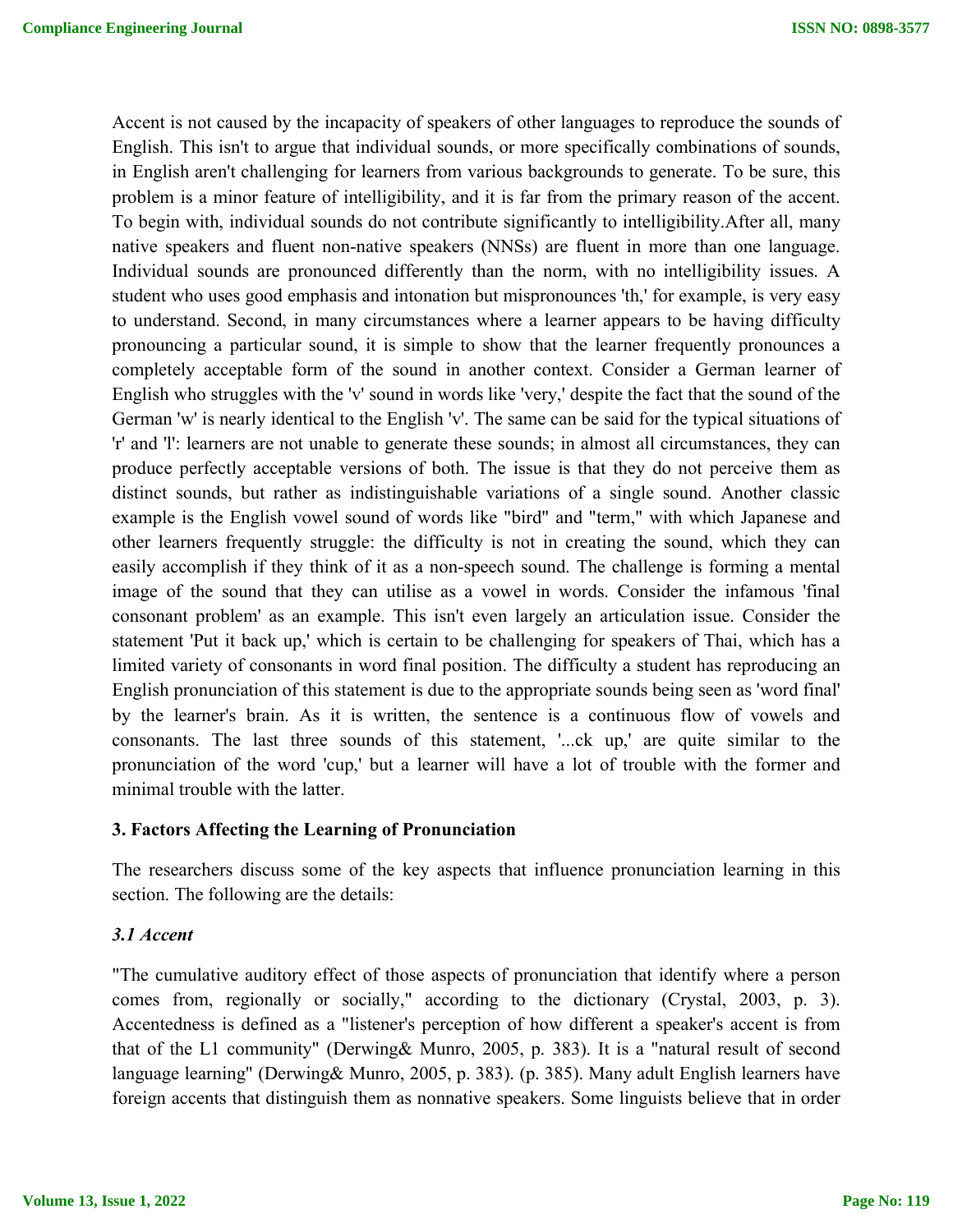to attain native-like pronunciation, a learner must begin studying the language before the age of seven. This is known as the Critical Period Hypothesis (Lenneberg, 1967). Recent research reveals that context and motivation, rather than age of acquisition, are more essential determinants in the development of native-like pronunciation (Marinova-Todd, Marshall, & Snow, 2000). Teachers can detect and address elements of student pronunciation by knowing the qualities of learner accents and their impact on intelligibility (Derwing& Munro, 1997). The main goal is for kids to be understood. This requires good pronunciation, but not a "perfect accent" (Harmer, 1991).

#### *3.2 Stress, intonation, and rhythm*

Even heavily accented speech is sometimes intelligible, according to Munro and Derwing (1999), and prosodic errors (i.e., errors in stress, intonation, and rhythm) appear to affect intelligibility more than phonetic errors (i.e., errors in single sounds). As a result, pronunciation study and instruction concentrate on both language sounds (vowels and consonants) and suprasegmental elements (vocal effects that span several sounds), such as stress, sentence and word intonation, and speech rhythm. (Munro &Derwing, 1999; Crystal, 2003; Low, 2006). Stresstimed or syllable-timed languages have been identified. "Stressed syllables fall at regular intervals throughout an utterance" (Crystal, 2003, p. 245) in stress-timed languages (e.g., British and American English, German, Dutch, Thai), and rhythm is ordered according to regularity in the timing of the stressed syllables. Because unstressed syllables are uttered more quickly and vowel reduction occurs, the duration between stressed syllables is equal. The statement "Tom runs rapidly," for example, is made up of three stressed syllables, as illustrated by the boldface letters. Only three of the six syllables in the line "Meredith can run swiftly" are stressed. The unstressed syllables -e-, -dith, and can are said swiftly, with vowel reduction, so the time between the stressed syllables is roughly equal, and both sentences take about the same amount of time to say. Syllables are considered to be equal in timing in syllable-timed languages (e.g., some nonnative variants of English, such as Singapore and Malaysian English, and languages like Tamil, Spanish, and French) (Crystal, 2003). All syllables are stressed approximately equally, there is no vowel reduction, and all syllables appear to take the same amount of time to pronounce.

Languages cannot be classed strictly as syllable timed or stress timed, according to recent phonetic research. They are more accurately described as stress or syllable based; that is, they are not entirely in one category or the other, but they tend to have more stress- or syllable-timed elements (Low, 2006). The presence of shortened vowels for unstressed syllables in a phrase creates a stress-based rhythm. Reduced vowels are used instead of full ones in function words (e.g., articles, assisting verbs, and prepositions), and the reduced vowel version is known as a weak form. For example, in the line "Bob can swim," the stressed words are Bob and swim, and the unstressed word can is pronounced [kin]—its weak form. It's crucial to understand the difference between stress- and syllable-based languages, especially if an adult English language learner's original language has a rhythm that differs from stress-based British or American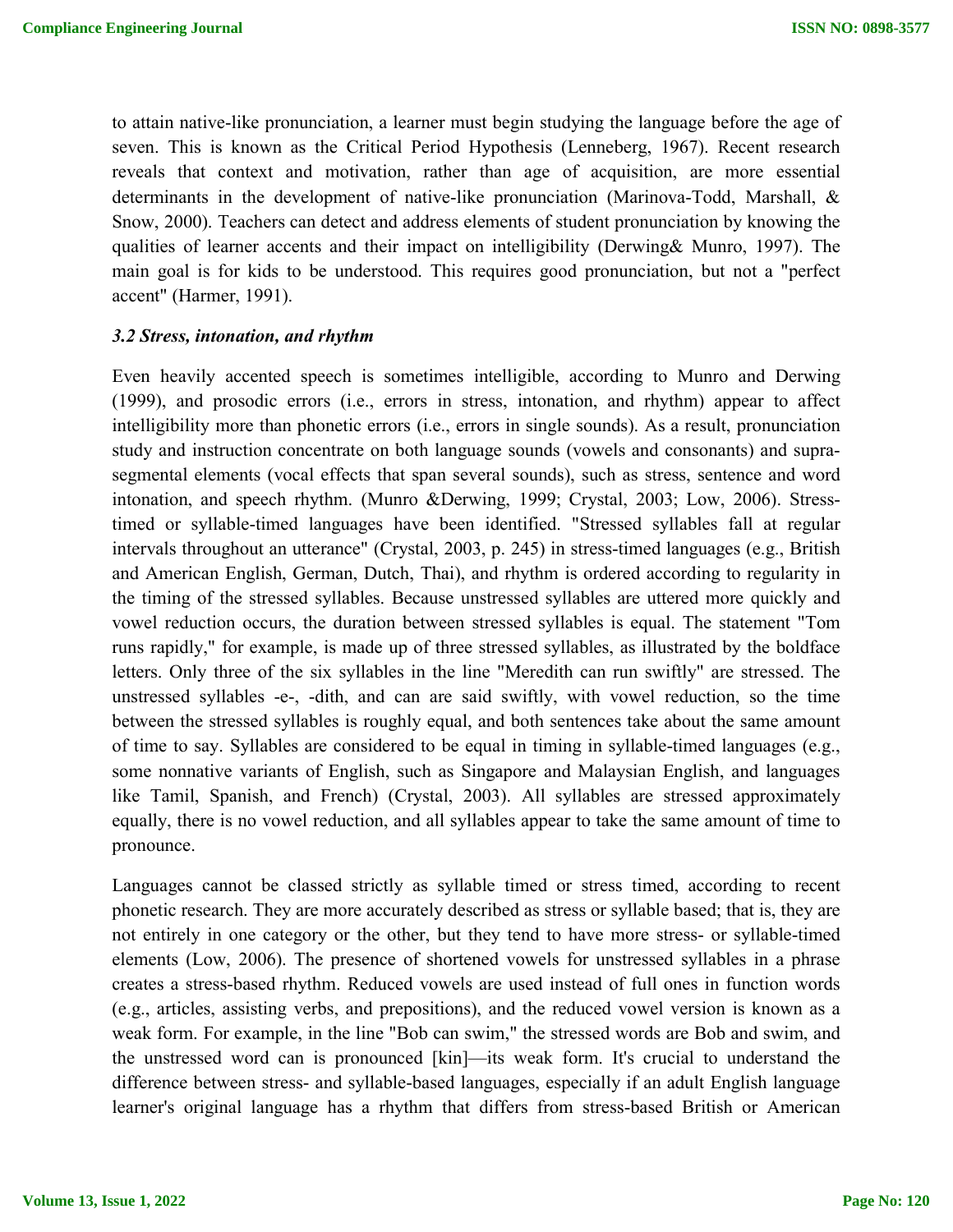English. A teacher can create appropriate pronunciation activities by knowing whether a learner's first language is stress or syllable oriented. Field (2005) asked trained listeners to transcribe recorded material while the variables of word stress and vowel quality were varied in order to investigate the impact of stress—"the degree of force utilised in creating a syllable" (Crystal, 2003, p. 435)—in intelligibility. He discovered that when word stress is incorrectly moved to an unstressed syllable without a change in vowel quality, utterances are much less understandable than when vowel quality is just changed. When it came to determining the intelligibility of words with misplaced word stress, native and nonnative English speakers had similar results. O'Brien (2004) presented the findings of a study on the role of emphasis, intonation, and rhythm in achieving a native-like German accent. German native speakers were asked to grade American university students who read aloud in the language. When judging speech samples as native-like, native speakers focused more on emphasis, intonation, and rhythm than on individual sounds. Teachers should spend time teaching students the norms for word stress, intonation, and rhythm in English, as well as focusing on individual sounds that may be problematic for their students, according to the findings of this study.

### *3.3 Motivation and exposure*

If a student develops native-like pronunciation, it is determined by the learner's purpose for learning the language, as well as the cultural group with whom the learner identifies and spends time. The need and desire for native-like pronunciation might be influenced by having a personal or professional aim for learning English, according to research (Bernaus, Masgoret, Gardner, & Reyes, 2004; Gatbonton et al., 2005; Marinova-Todd et al., 2000; Masgoret& Gardner, 2003). Marinova- Todd et al., (2000) concluded from a review of research on adult English acquisition that adults can become highly proficient, even native-like speakers of second languages, provided they are driven to do so. Experience with the language and a good attitude toward it, according to Moyer (2007), appear to be crucial elements in acquiring native-like pronunciation. Shively (2008) discovered that accuracy in the production of Spanish is related to age at first exposure to the language, amount of formal Spanish instruction, residence in a Spanish-speaking country, amount of out-of-class contact with Spanish, and focus on pronunciation in class in a study of Spanish learners. Teachers should encourage students to speak English outside of the classroom and give them projects that structure those encounters, in addition to focusing on pronunciation and accent in class.

#### *3.4 Attitude*

Some students appear to be better at learning proper pronunciation than others. Even within a single homogeneous classroom, there is frequently a substantial disparity in the kids' ability to pronounce words. Many academics have studied the personal traits of learners that contribute to their success in foreign language acquisition as a result of this phenomena. Elliot (1995) found that the subjects' attitude toward acquiring native or near-native pronunciation, as measured by the Pronunciation Attitude Inventory (PAI), was the main variable in relation to target language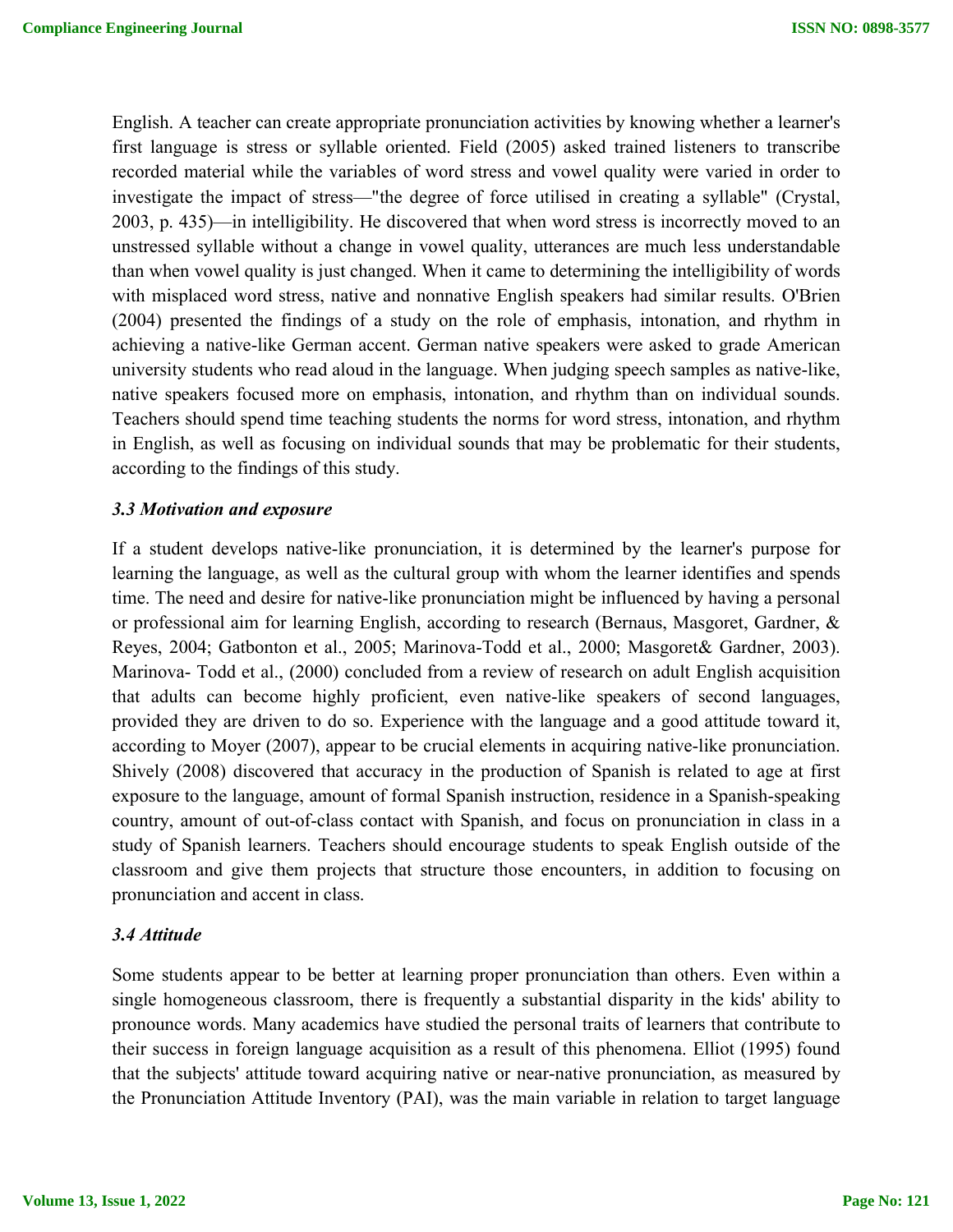pronunciation in a study on pronunciation accuracy of university students studying intermediate Spanish as a foreign language. Some learners appear to master accurate pronunciation more quickly than others. Even within a single homogeneous classroom, there is sometimes a significant variance in the ability of the students to pronounce words. As a result of this phenomenon, many academics have examined the personal characteristics of learners that contribute to their success in foreign language acquisition. In a study on pronunciation accuracy of university students studying intermediate Spanish as a foreign language, Elliot (1995) discovered that the subjects' attitude toward acquiring native or near-native pronunciation, as measured by the Pronunciation Attitude Inventory (PAI), was the main variable in relation to target language pronunciation.According to his acculturation paradigm, learners will learn the target language to the extent that they acculturate (Celce-Murcia, et al., 1996). According to Schumann, acculturation refers to a learner's willingness to be socially integrated into a target culture as well as their openness to it. His acculturation research (1976, 1986) looks at immigrant students' social and psychological integration as a predictor of how much English they learn and utilise. The degree to which pupils have become acculturated to the host culture, according to Schumann, is measured by their ability to learn and utilise English. According to Schumann (1986), acculturation is the process of social and cultural adaptation. Contact between members of one group and members of the target culture on a psychological level. The more engagement (i.e., social/psychological proximity) a group has with the target group, the more possibilities for the group to learn and utilise English will arise. Less interaction (i.e., social/psychological distance) leads to less English acquisition and use. The amount of contact the group has with the target culture has an impact on the amount of English they learn and use. Personality research by Sparks and Glachow (1991) yielded comparable results. They claim that pupils who were motivated to learn and had favourable opinions toward the target language and its speakers performed better than those who had negative sentiments. They cite Gardner and Lambert's motivation study, which identifies two types of motivation. The first sort of motivation is instrumental motivation, which refers to a desire to acquire a second language for the sake of linguistic achievement. The second type of motivation is integrative motivation, which refers to a desire to learn more about the culture of a second language. According to Gardner and Lambert, students with integrative motivation are more likely than their less motivated counterparts to seek out native speakers of the language, therefore they should work harder to acquire communication skills in the second language.

#### *3.5 Instruction*

Listening, speaking, reading, and writing are the four main areas of development in foreign or second language instruction. When introducing the target language's alphabet and sound system in the first year of study, foreign language curricula emphasise pronunciation, but this concentration rarely extends beyond the introductory level. It's possible that the lack of emphasis on pronunciation development is related to a general lack of enthusiasm among second language acquisition researchers, teachers, and students who believe that pronunciation is unimportant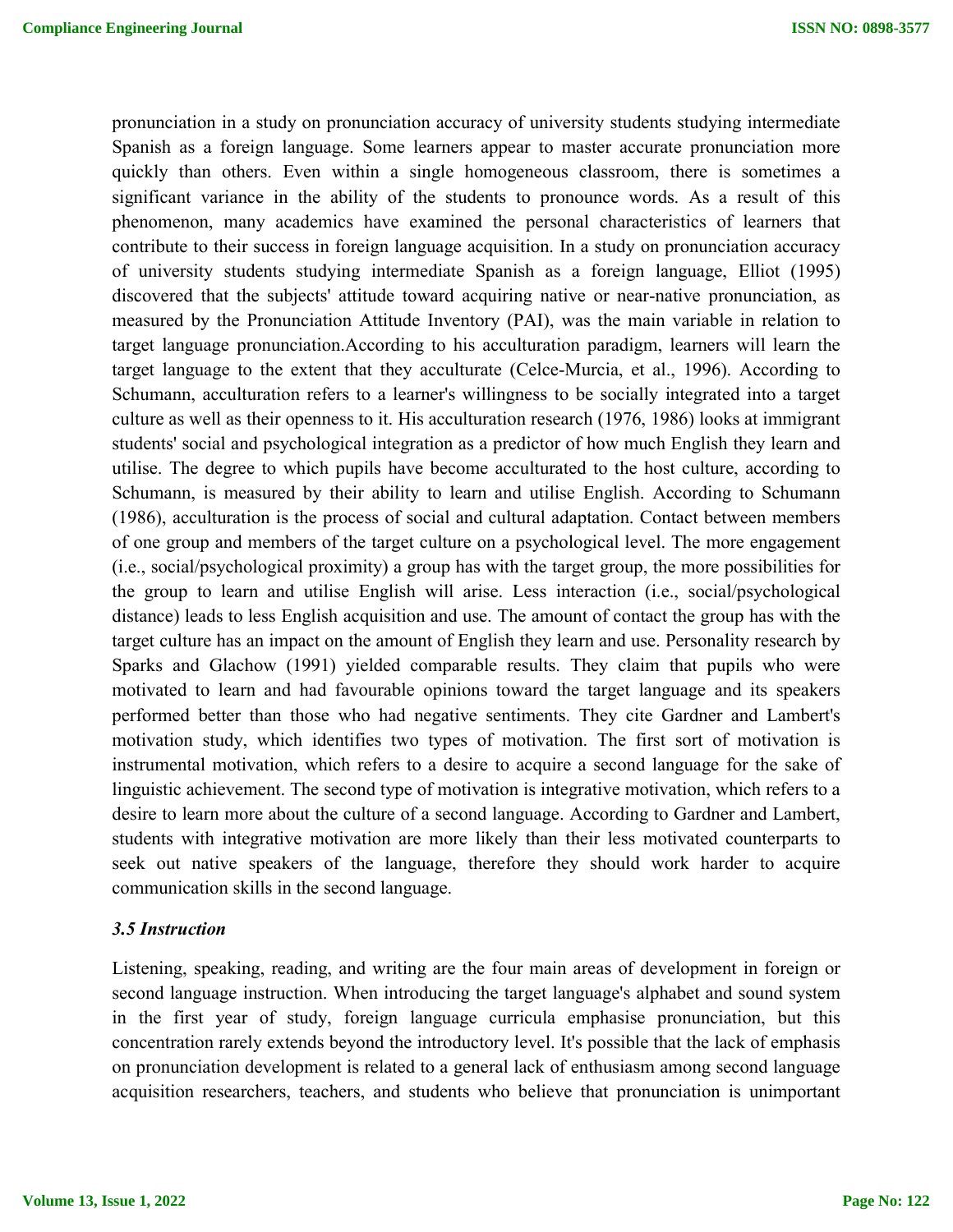(Elliot, 1995). Furthermore, Pennington (1994) claims that in a communicatively oriented classroom, pronunciation, which is often perceived as a component of linguistic rather than conversational fluency, is often overlooked (Elliot, 1995). According to Elliot (1995), teachers consider pronunciation to be the least helpful of the basic language abilities, and as a result, they often skip teaching it in order to devote more class time to other subjects. Or perhaps teachers believe it is OK to ignore pronunciation because it is more difficult for adult foreign language learners to acquire target language pronunciation skills than other aspects of second language learning. Teachers may just lack the background or skills necessary to adequately teach pronunciation, therefore it gets overlooked (Elliot, 1995).

Teachers have taught what they thought was pronunciation through drills on a single word or phrase level, or by teaching pupils the rules of pronunciation, such as how the vowel in a CVC pattern pronounces its name when given an e at the end. When an e is added to the word bit (CVC), the "short I becomes lengthy and therefore "states its name." This sort of training is intended to assist children in deciphering words for reading rather than pronunciation. Students are rarely taught about the variations between fricatives and non-fricative continuants, or the minute differences between Spanish and English trilled and flapped /r/. (Elliot, 1995). This knowledge is frequently left to the pupils to find on their own. The subject of whether explicit instruction benefits these second language learners has been investigated by researchers. The findings of such investigations have been mixed. According to Suter (1976), there is no link between formal pronunciation and students' pronunciation of English as a Second Language (Elliot, 1995). Adult L2 English learners can enhance their allophonic articulation after 12 weeks of phonetic instruction, according to Murakawa (1981). (Elliot, 1995). Adults can obtain near native fluency in a relatively short time, according to Nuefield and Scheiderman (1980), and it can be developed without causing significant disturbance to the second language education programme if proper pronunciation instruction is provided (Elliot, 1995). It is important to emphasise at this point that, while the variety of results reported appears to be somewhat contradictory, the diversity of those results may be due to the different designs of the individual tests. Some research focus primarily on supra-segmental pronunciation instruction. ESL learners who had been studying for an average of ten years took part in a speaking enhancement course that concentrated on supra-segmental characteristics of pronunciation, according to Derwing, Munro, and Wiebe (1997). (e.g. stress, rhythm, intonation). In order to test the learners' intelligibility, 37 native listeners transcribed speech samples (true/false phrases) obtained at the start of a 12-week course. Each sample was given a score based on its comprehensibility and accentedness. In the end, there was a significant improvement in intelligibility, as well as improved comprehensibility and accentedness scores over time. In a reading assignment, they demonstrated that 30 language learners could change their pronunciation (Derwing& Rossiter, 2003).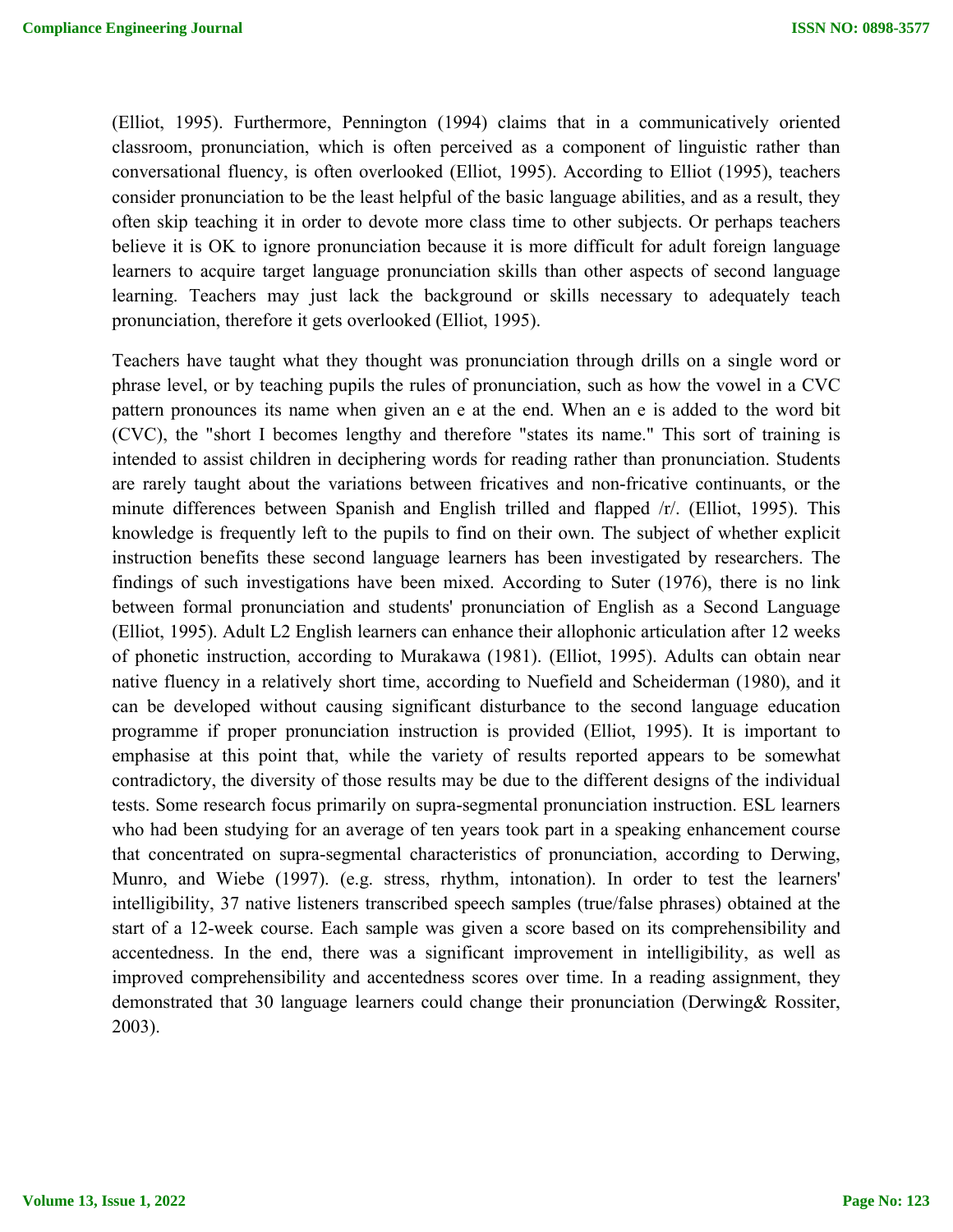#### *3.6 Age*

Because of the impact of age on language acquisition, particularly pronunciation, adults may find it more difficult than children to pronounce words correctly, and they are unlikely to reach native-like pronunciation. According to Lenneberg's (1967) "Critical Period Hypothesis," there is a biological or neurological period that ends at the age of 12 and after which total command of a second language, particularly pronunciation, becomes extremely difficult. Adult learners, on the other hand, have been proven by Bialystock (1997), Bongaerts, Planken, and Schils (1997), among others, to be capable of acquiring native-like proficiency in a second language. However, according to Avery and Ehrlich (1992), the degree of pronunciation accuracy varies greatly from one person to the next. This disparity in pronunciation among adult learners, they believe, suggests that ESL classroom time can be better spent on improving students' pronunciation.

#### *3.7 Personality*

Non-linguistic elements such as an individual's personality and learning goals, attitude toward the target language, culture, native speakers, and motivation type, all of which are beyond the control of the teacher (Miller, 2003), all play a role in the development of pronouncing abilities. Furthermore, the amount of exposure to and use of the target language can help or hinder the development of pronouncing skills. Learners who are outgoing and confident, for example, are more likely to practise their foreign language pronunciation when they interact with native speakers (Avery & Ehrlich, 1992). Conversely, some learners are hesitant to try out new speech rhythm and melody patterns (Miller, 2003), while others feel ridiculous saying "strange" sounds, and eventually determine that learning English pronunciation is fruitless and unattainable (Laroy, 1995). Miller (2003) argues that how much responsibility a student takes, how much practise he or she does outside of class, and how prepared the student is all play a role in changing – or not changing – speech patterns.

### *3.8 Mother tongue influence*

According to Avery and Ehrlich (1992), the learner's first language's sound pattern is transmitted to the second language, resulting in foreign accents. Nonnative speakers' mispronunciations of words reflect the influence of their native language's sounds, rules, stress, and intonation. Several research, for example, looked into nonnative speakers' development of English rhythm (Wenk, 1985; Machizuki-Sudo, Kiritani, 1991). These researchers came to the conclusion that the learners' ability to produce English-like stress alternation across a phrase was influenced by the transfer from their native language. Avery and Ehrlich point out that the native language's sound system can impact learners' pronunciation of a target language in at least three ways. For starters, learners may be unable to make or even hear a sound in the target language that is not present in their native sound inventory, or vice versa (s). Second, when the rules for combining sounds into words (i.e., phonotactic constraints/rules) in the learners' mother tongue differ from those in the target language, learners have difficulties because these rules are language specific and differ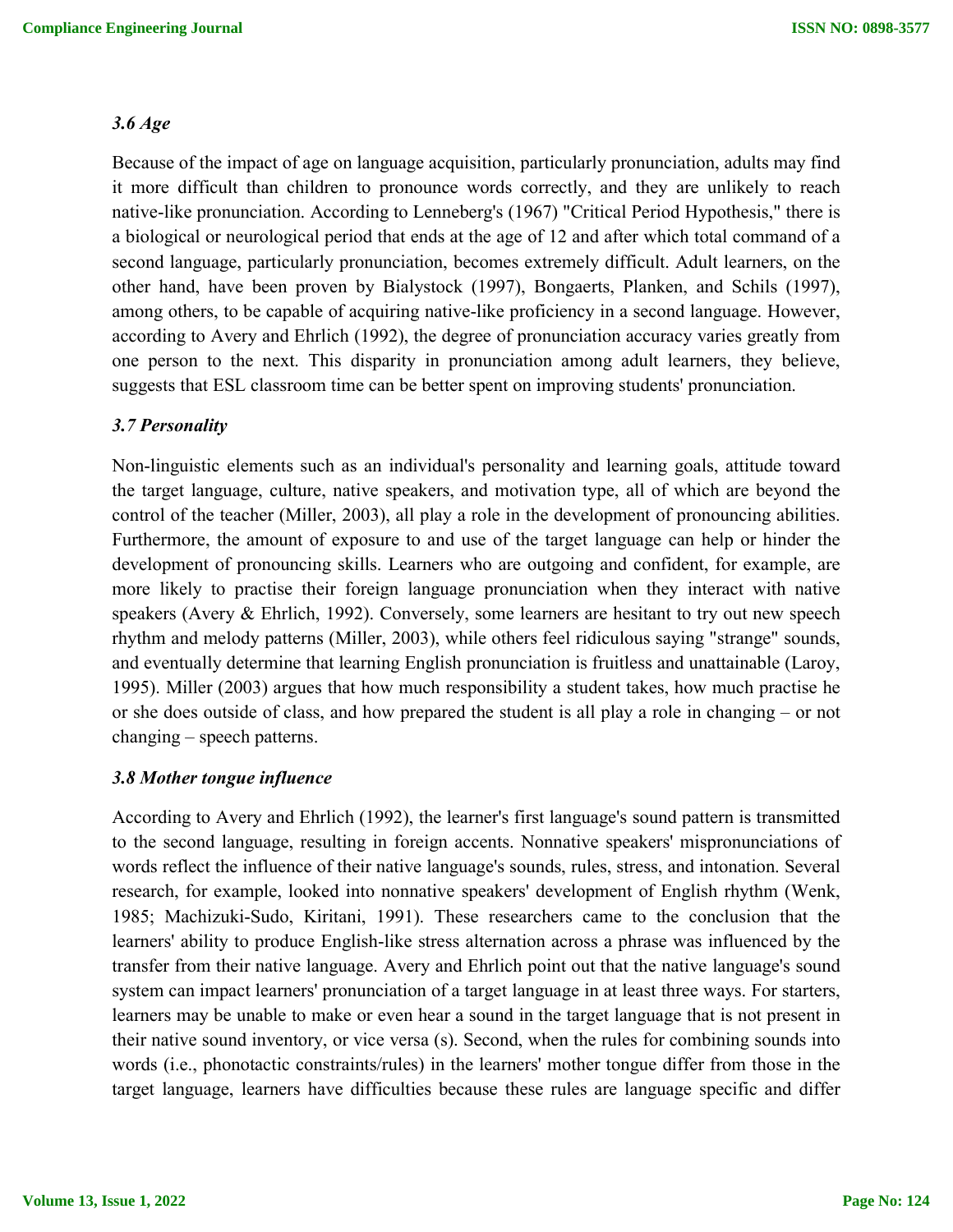from one language to the next. Thirdly, because a language's rhythm and melody influence its stress and intonation patterns, learners can transmit these patterns to the target language. In conclusion, while other factors influence a learner's L2 pronunciation acquisition (Graham, 1994), the elements discussed above can assist ESL/EFL teachers in considering what learners from various backgrounds are likely to experience when learning English as a second language. These variables would enable teachers to recognise non-native speakers' difficulty in pronouncing the target language in order to assist them in overcoming their foreign accent and improving their pronunciation. They would also allow teachers to deliver effective pronunciation lessons and tailor their teaching technique to the needs of their students.

### **4. What Learners Need?**

Pronunciation, like all other parts of language, should be taught in a conversational manner to students. Despite the fact that communicative methods for teaching vocabulary, grammar, and pragmatics have been around for decades, there has been little progress in developing a communicative method for teaching pronunciation. Here we look at some of the elements of a communicative approach to pronunciation. One thing that students require is teachers that are confident in their ability to meet their needs through communicative means. Some students assume that they require instruction in how to pronounce specific English sounds. Some professors defend their emphasis on articulation by citing the students' thirst for this knowledge. The following are the requirements for learners as a whole:

#### *4.1 Conversation*

Lots of authentic conversation practise (Burns & Joyce, 1997), reinforced by expert assistance on how to recognise and rectify their mistakes is what learners most want (Willing, 1993; Volkoff& Golding, 1998) - and what will help them the most. Teachers can provide skills for how to establish and continue discussion with native speakers outside of the classroom, but learners must eventually do this on their own. The attitudes of native speakers with whom they engage might either help or hinder them in this endeavour. One of the most valuable assets a student can have is native speakers who encourage discourse and are not themselves uneasy in cross-cultural contact.

#### *4.2 Drilling*

Drilling and repetition are equally necessary for learners, but they must directly practise the speech that they will use in real life. Drilling of sounds and minimal pairs, as well as more modern practise with chants and tongue twisters are only beneficial if they are directly tied in the minds of the students to the speech they would use outside the classroom.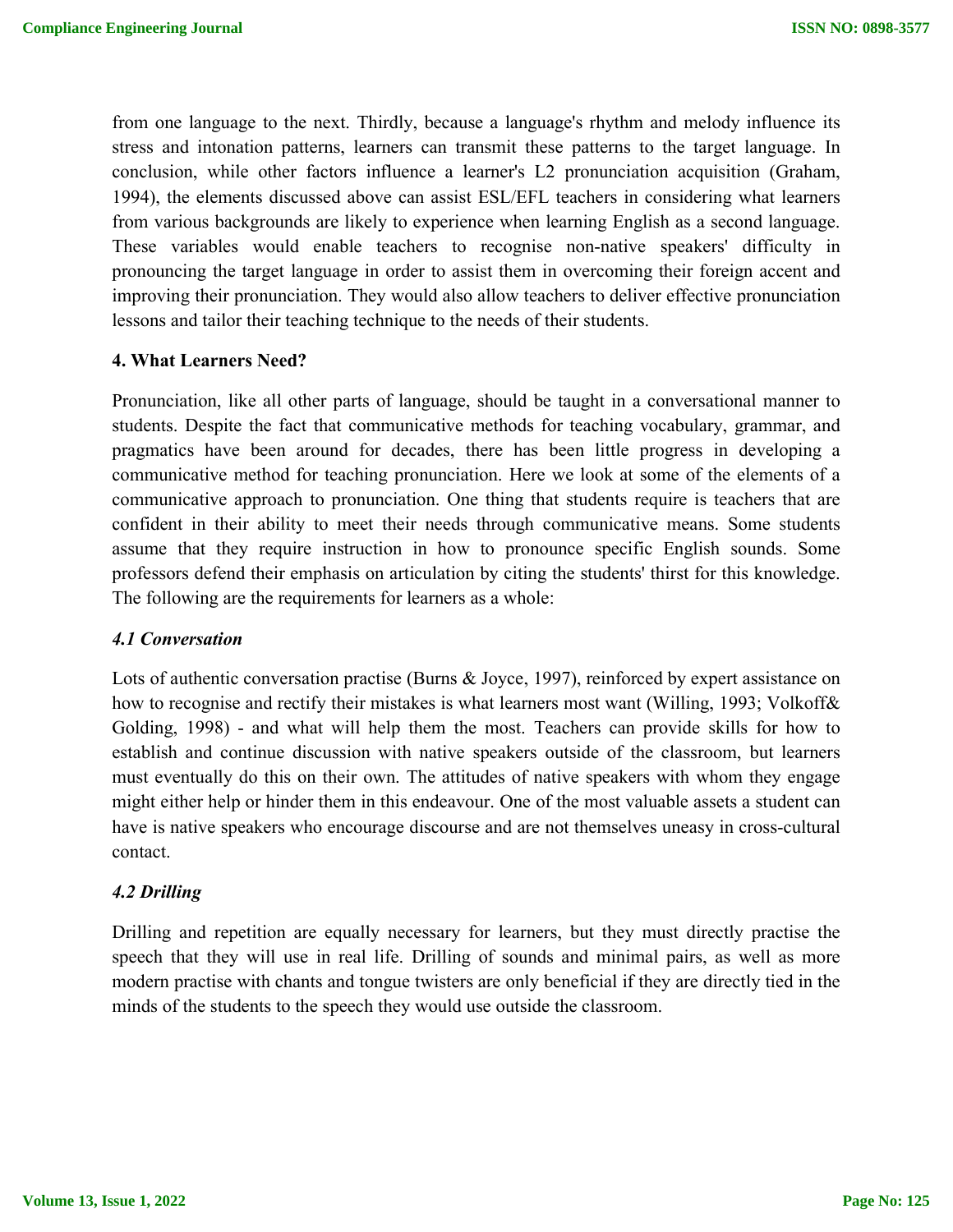### *4.3 Expert guidance*

To pronounce a new language in a way that native speakers can understand, learners must first cease thinking about speech in terms of their first language's categories and begin thinking about it in terms that are appropriate to the new language. Even if the actual realisation of some of the sounds is likely to be a little 'strange,' their message will be obvious if they can achieve this. Teachers who can respect and imaginatively explore what the sounds sound like to learners, gradually moving them to more suitable ways of thinking about English pronunciation, are the most helpful to students. Indeed, some of the most gifted teachers are likely to be individuals who are skilled at pronouncing words and are receptive to hearing sounds in a variety of ways, but this isn't enough for teachers. It's also important to be able to explain what you're doing. This necessitates an awareness of cross-language phonetics and phonology, as well as speech perception and production (psycholinguistics). It also takes more than just the ability to reproduce this knowledge in technical terms that are unlikely to be understood by learners. When a student has trouble pronouncing specific English sounds or sound sequences, they need an explanation of how to think about the sounds in ways they can grasp and 'latch on to.' They must be terms that reflect how the learner perceives the sounds, not how English speakers do. Most students can benefit from a variety of 'tricks' (Burns & Joyce, 1997).

# *4.4 Critical listening*

Learners require plenty of opportunities to compare their own speech and that of their peers to that of native speakers, as well as to learn to discern the characteristics of learner pronunciation that make it difficult for NSs to understand. It's tough to listen to your own words while speaking. Discussion of specific characteristics of the pronunciation of a phrase or sentence that has just vanished into thin air is also prohibited. As a result, it is critical for students and professors to engage with recorded voices so that the speech they are discussing is external to both of them and can be referred to objectively and without distortion. This form of recording and playback is relatively simple because to computer technology.

#### **5. Suggestions for Teaching Pronunciation**

The researchers present the guidelines for teaching pronunciation in the context of the communicative technique of teaching English that is used in most ESL courses.

# *5.1 Curriculum design*

Morley (1998) proposes that ESL programmes begin by "defining long-range oral communication goals and objectives" that help identify pronunciation demands as well as speech functions and the circumstances in which they may occur. These goals and objectives should be realistic, aiming for "functional intelligibility (ability to make oneself relatively easy to understand), functional communicability (ability to meet one's communication needs), and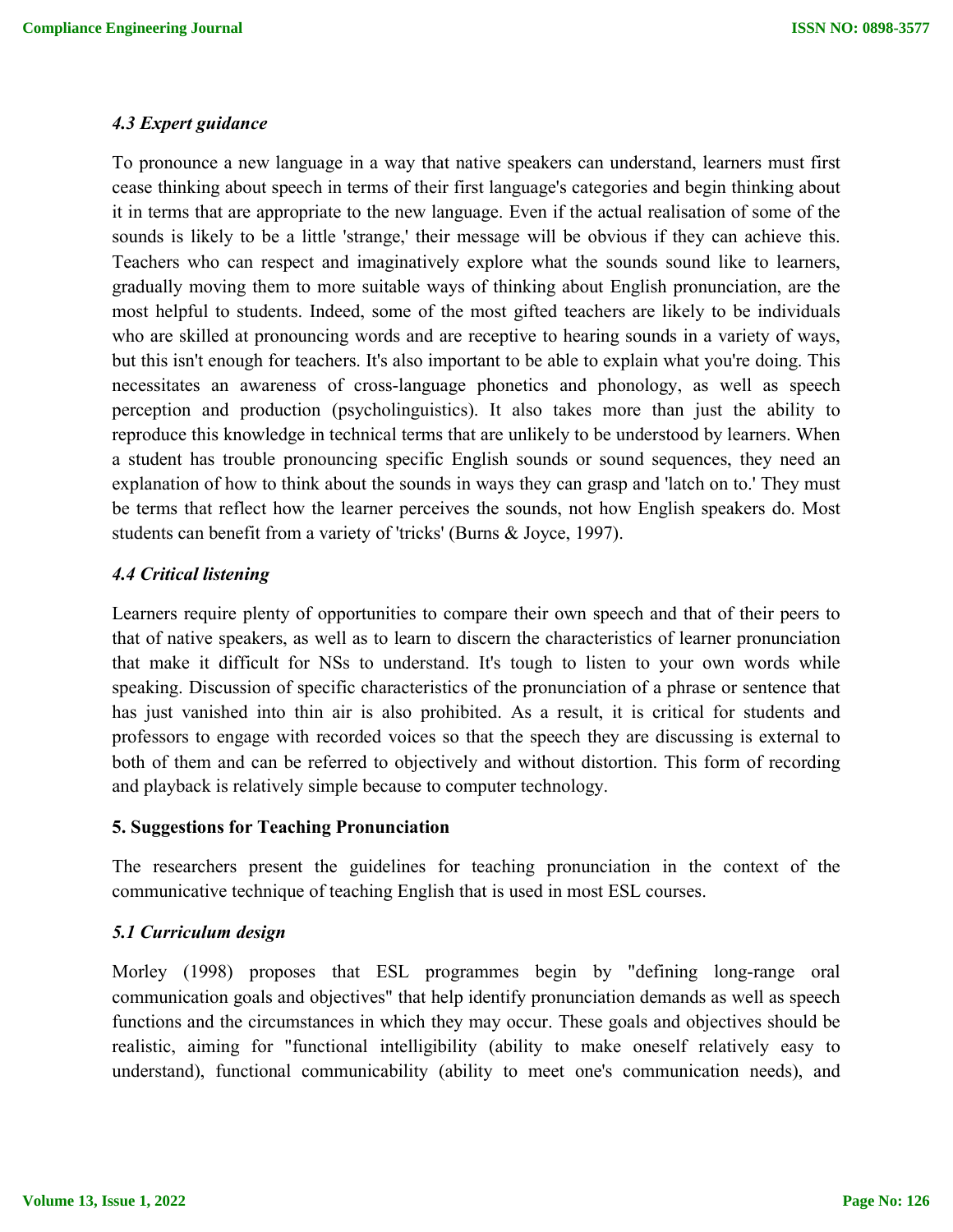increased confidence in use," and should be the result of a thorough analysis and description of the learners' needs.

#### *5.2 Focus on the supra-segmental features*

Beginning in the late 1970s, numerous teachers/theorists took a stand by arguing that if communicative competence was the goal of language learning, then intelligible pronunciation would be one of its key components, according to Bray (1995, p. 3). The goal of phonological education became intelligence rather than the native-like competence sought in old techniques. As a result, teaching speech from a supra-segmental perspective appears to be essential within the communicative approach to ESL teaching. Although many theorists began to make a case for supra-segmental phonology's importance in communication on paper, Bray (1995, p. 3) adds that "many teachers continue to have a restricted view of the role of explicit phonological instruction in the language classroom." Curriculum and syllabus designers should concentrate on suprasegmental characteristics of pronunciation. Chen et al. (1996) discovered that Chinese students were unaware of the difference between the syllable-timed Chinese language and the stresstimed English language, and that drawing their attention to this supra-segmental feature helped them significantly improve their communicative ability.

#### *5.3 Academic research and classroom experiments*

There is now "a scarcity of trustworthy research-based information regarding what works and what doesn't in pronunciation teaching," according to Fraser (2000b, p. 5). She goes on to say that there is a need to "increase the research orientation of teachers and their opportunities to contribute to serious research because teachers are in a position to provide essential information to linguistics," as well as "increase the research orientation of teachers and their opportunities to contribute to serious research because teachers are in a position to provide essential information to linguistics" (Fraser, 2000b, p. 5). The assessment of ESL pronunciation is one area that requires special attention. It's difficult to measure the effectiveness of methods or materials and get beyond opinion-based argument without credible assessment and diagnosis tools. Teachers are constantly experimenting with different teaching approaches, improvising and even improving on past methods. This tradition must be upheld, particularly when it comes to teaching pronunciation. Tested methods should be turned into research papers that may be shared with others. Bray (1995) covers the usage of limericks in the ESL classroom and gives an effective methodology for employing limericks to assist solve problems linked to supra-segmental elements including stressed, unstressed, and stress-timed rhythm using such methods. Chen et al. (1996) discuss a variety of techniques and tools for teaching word rhythm, including the use of visual effects to teach word stress, auditory techniques such as clapping to distinguish between stressed and unstressed syllables, the use of rubber bands as a visual image for syllable length variation, and stress matching games. Makarova (1996) considers how to teach pronunciation to big groups of students when it is optimal to have close individual interaction between the teacher and the students. She claims that using less traditional techniques such as phoneme cards,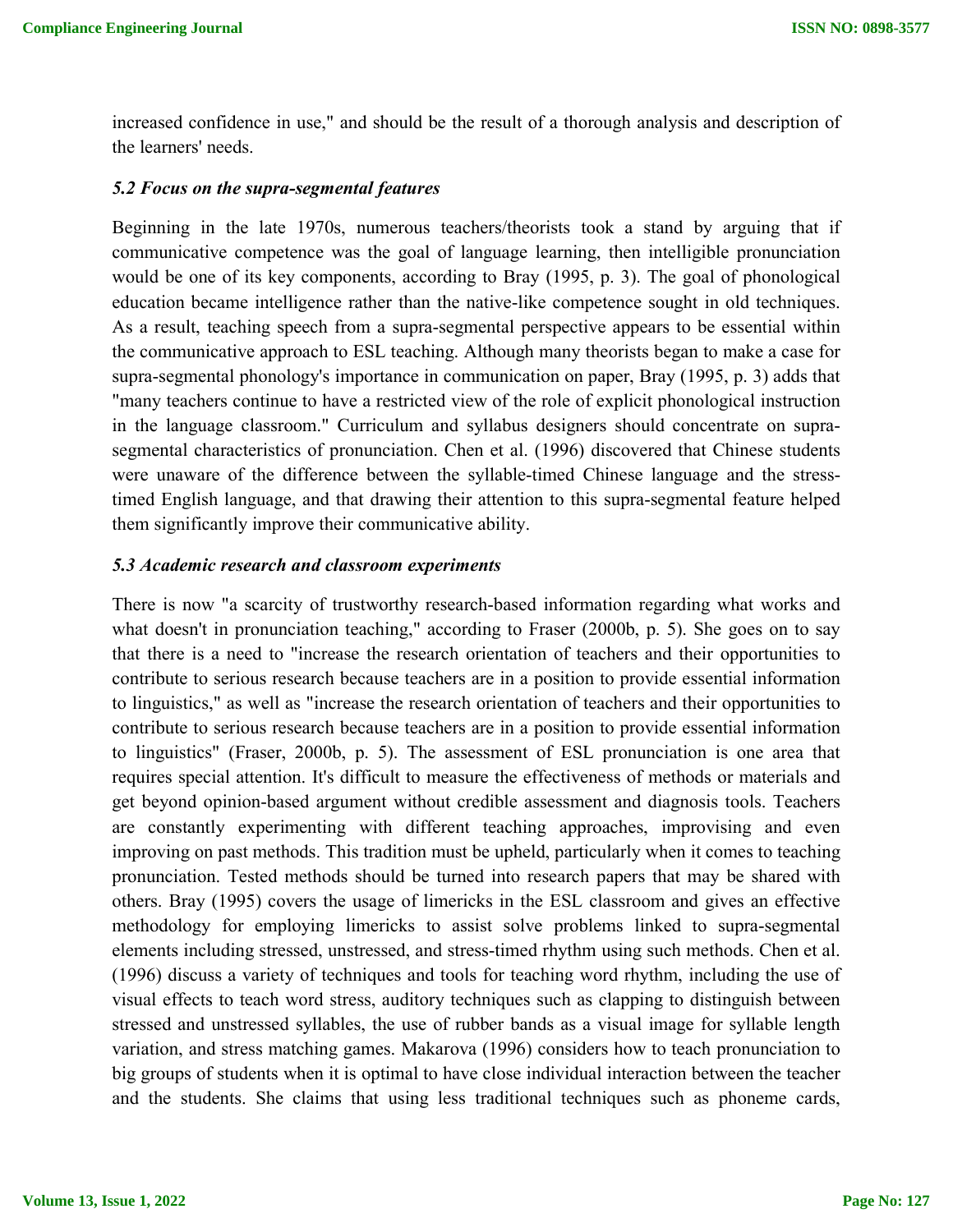pronunciation-based quiz games, using "sign language," and using materials prepared by students such as tongue twisters and limericks, it is possible to get feedback from a large number of students and increase student motivation.

# *5.4 Training for teachers*

Existing teachers should be able to get professional development in pronunciation teaching (on a voluntary but adequately paid basis), and trainee teachers should receive such training as part of their teacher education programmes. Teachers should be given a variety of stories from various pronunciation experts. A more coordinated strategy is necessary. It is suggested that a conference of people interested in ESL pronunciation be held to examine a variety of concerns. It appears that integrating a variety of existing practises into a coordinated approach to pronunciation teaching, or at the very least identifying opposing schools of thought that can be articulated and evaluated so that teachers and teacher trainers can choose which they wish to adhere to, would be possible (Forman, 1993).

# *5.5 Materials and courseware for teachers and learners*

The lack of appropriate materials for teachers, teacher trainers, and learners has already been mentioned multiple times. Though there are some excellent materials, much more is required to meet the vast range of requirements. This should ideally be built on a solid foundation of welldocumented research on "what works" in pronunciation instruction. Computer discs are particularly well adapted as a medium for disseminating information on pronunciation and pronunciation instruction, and they can also be used to up-skill teachers and learners in computer use. Written content will, of course, always have a place. As a help to learners and other customers, it would be beneficial to construct an informal endorsement scheme in which books and computer discs that adhered to basic concepts of linguistics and language education could be easily identified from those that did not. It would also be beneficial to make information on what types of materials are beneficial and why widely available in the media. This would serve the dual purposes of gradually eliminating myths and attracting students and scholars interested in related subjects to the subject of pronunciation.

# *5.6 Pronunciation teaching methodology*

It will be evident that there is a pressing need for more serious study on a wide variety of issues related to ESL pronunciation teaching at all levels. The first aim is to create a set of assessment tools that will allow approaches and policies to be evaluated for their efficacy. While I understand why some individuals are opposed to objective assessment of learners' pronunciation, it is hard to enhance a system that does not allow for accurate benchmarking or analysis. A series of benchmarking studies would be a first priority with an acceptable assessment method, to provide answers to queries like 'How much development is conceivable, or realistic, to expect from a pronunciation class over a certain period?' Following that, a series of studies should be conducted to determine the relative effectiveness of various approaches and materials with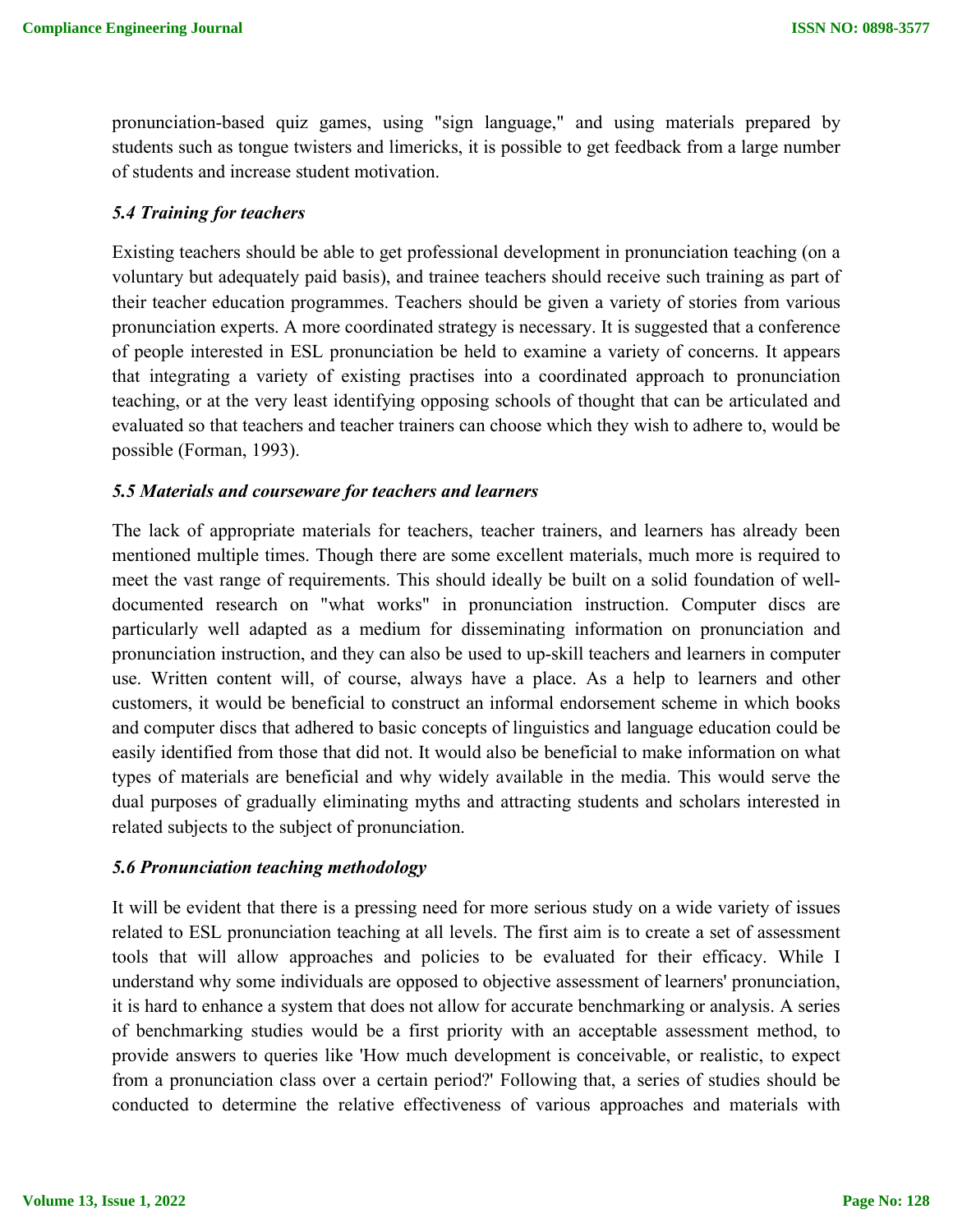various types of learners (Macdonald et al., 1994; Munro o &Derwing, 1995). Is it better to focus on teaching stressed syllables before teaching unstressed syllables; is it better to represent pronunciation for learners with symbols of the international phonetic alphabet, or with ordinary English spelling conventions? An early opportunity should be taken to investigate empirically a range of questions that are the subject of debate among teachers, but have never been properly tested, such as: is it better to focus on teaching stressed syllables before teaching unstressed syllables Similarly, experiments to look into the relative effects of frequent pronunciation problems on ESL English listeners would help with curriculum planning. The link between general pronunciation tuition and integrated training is one pressing issue that must be addressed immediately. The relationship between these is a little skewed; on one one, there is a desire for integrated training to give workers with the specialised skills they require for their jobs. On the other hand, there is a request for the development of generic abilities that will allow businesses to hire highly adaptable employees. Pronunciation appears to be a perfect candidate for generic training on the surface, as increased oral communication abilities in one area are very likely to translate into improvements in others. Demonstrating this - as part of a larger demonstration of the value of ESL pronunciation training in the workplace - would be beneficial.

### *5.7 Methods and materials development*

Teachers require a better grasp of the pronunciation problems that ESL students confront and the reasons behind these problems, as well as a clear framework for comprehending the predicament of the second language learner. According to Lambacher (1999, p. 138), "difficult L2 contrasts (not simply suprasegmentals) can interfere with intelligibility," and "there is a need within the pronouncing curriculum to address the issues of L2 learners in identifying and creating difficult L2 speech contrasts." Because it "provides electronic visual feedback (EVF), which can help meet this essential need by showing the exact sound features that learners produce and thus drawing attention to changes that they need to make," Computer Assisted Instruction (CAI) for pronunciation can be an effective tool (Lambacher, 1999, p. 138).

#### **6.Conclusion**

One of the most challenging aspects of learning a language is mastering pronunciation, which is also one of the most difficult issues for teachers to discuss in the classroom. There are numerous reasons why ESL pronunciation instruction is currently ineffective, and blaming any group, whether instructors, pronunciation specialists, or academics, is incorrect. Pronunciation in a second language is a topic of significant academic and practical importance that has been out of favour for decades. A few well-publicized interesting developments appear to have the potential to bring this issue back into favour among a wide range of people with relevant skills and interests, allowing EFL learners to make a significant contribution to global advancements in this area. When there is the opportunity and time, EFL/ESL teachers should focus on the students' requirements, level, and ability, include pronunciation into their oral skills and other classes, and focus on both segmental and supra-segmental aspects. Pronunciation must be considered more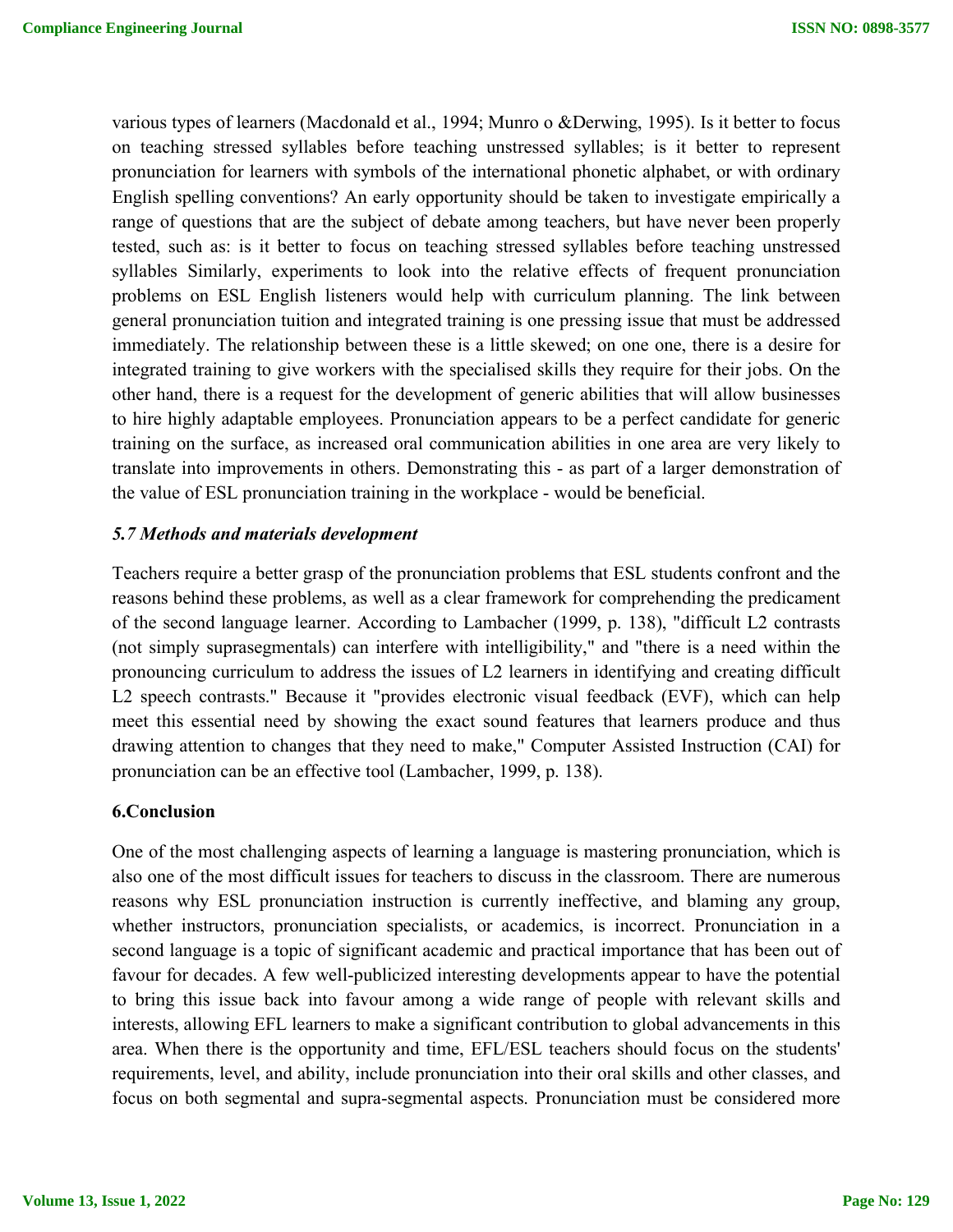than the accurate production of separate sounds or words. Instead, it should be considered as an important and fundamental aspect of communication that should be included in classroom activities. Teachers can assist pupils by emphasising sounds, syllables, emphasis, and intonation. Students will know what to focus on and can build on this fundamental awareness once they grasp the functions of these elements. Teachers can actively support students' actual output, build pronunciation awareness, and practise in class, gradually improving listening and speaking skills in both formal and casual contexts. It can be stated and concluded that, with careful planning and integration, pronunciation can help learners improve their total communicating power.

### *References*

Bernaus, M., Masgoret, A., Gardner, R., & Reyes, E. (2004).*Motivation and attitudes towards learning language in multicultural classrooms.*International Journal of Multilingualism, 1(2), 75- 89.

Bray, E. (1995).*Using limericks to help Japanese students improve their pronunciation.* Paper presented at the Annual Meeting of the Japanese Association of Language Teachers, Japan, November.

Burns, A. & Joyce, H. (1997).*Focus on Speaking*. Sydney: NCELTR.

Celce-Murcia, M., Brinton, D. & Goodwin, J. (1996).*Teaching Pronunciation: A reference for teachers of English to speakers of other languages.* Cambridge: Cambridge University Press.

Chen, C. F., Fan, C.Y. & Lin, H. P. (1996).*A New Perspective in Teaching Pronunciation: Rhythm.*ERIC Document [ED 397 638].

Derwing, T. & Rossiter, M. (2003).*The effects of pronunciation instruction on the accuracy, fluency, and complexity of L2 accented speech*. Applied Language Learning, 13 (1), 1-17.

Derwing, T. M., & Munro, M. J. (1997).*Accent, intelligibility and comprehensibility: Evidence from four L1s.* Studies in Second Language Acquisition, 19, 1-16.

Derwing, T. M., & Munro, M. J. (2005).*Second language accent and pronunciation teaching: A research-based approach.* TESOL Quarterly, 39(3), 379-397.

Forman, R. (1993/4).*'Pronunciation.' in J. Widin (ed) Approaches to Teaching English Pronunciation.* Sydney: Foundation Studies Training Division, Western Sydney Institute of TAFE p.1-10.

Gass, S., Madden, C., Preston, D. &Selinker, L. (1989). *Variation in Second Language Acquisition*: Volume 2, Psycholinguistic Issues. Clevedon, Phil: Multilingual Matters.

Graham, J. (1994). *Four Strategies to Improve the Speech of Adult Learners.* TESOL Journal, 3, No. 3, 26-28.